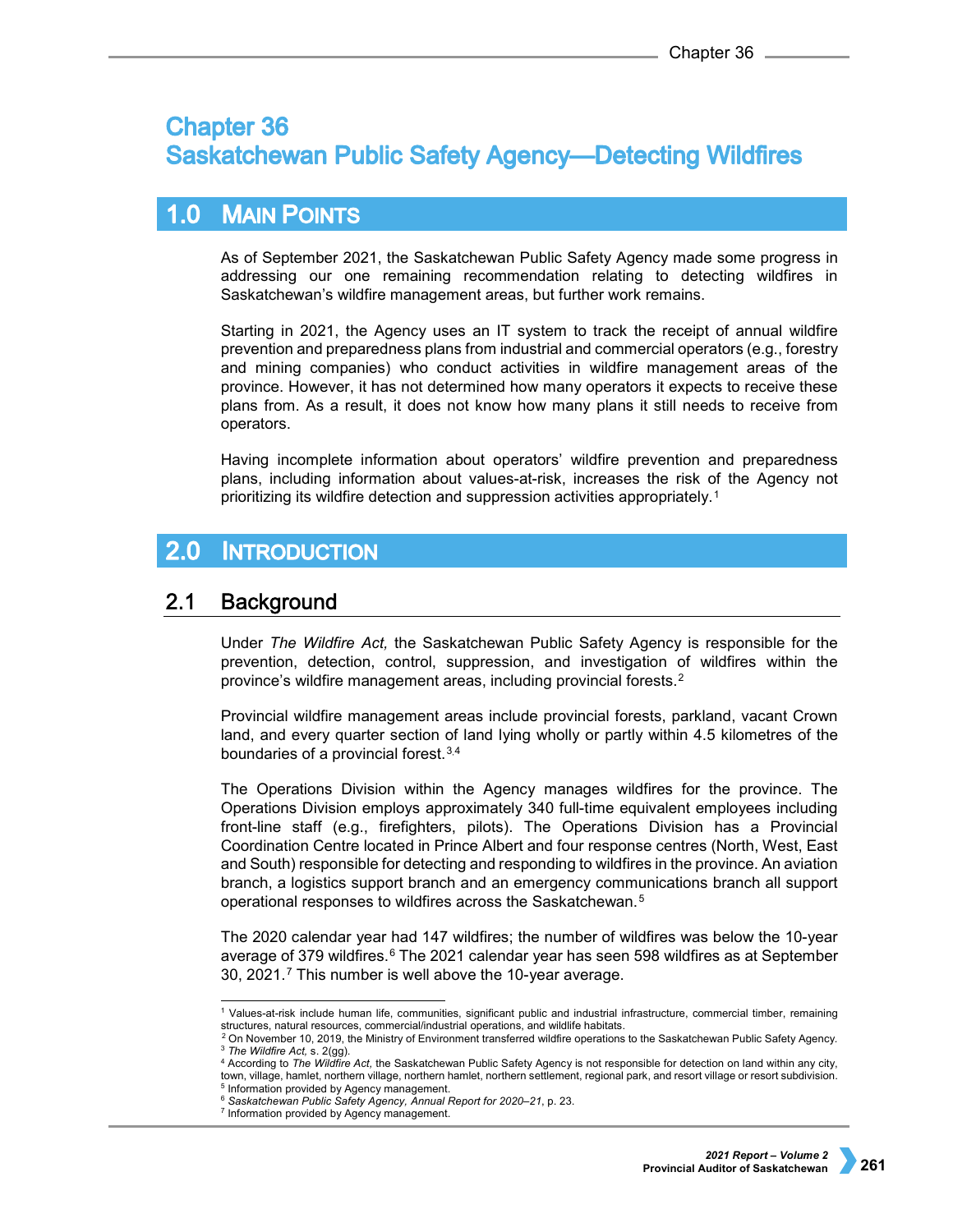# **Focus of Follow-Up Audit**  $2.2$

This chapter describes our second follow-up audit on the actions taken by the Saskatchewan Public Safety Agency on the one recommendation originally made in our 2017 audit.

Our *2017 Report – Volume 2,* Chapter 23, concluded that, for the 12-month period ending March 31, 2017, the Ministry of Environment had, other than the areas of our two recommendations, effective processes to detect wildfires in Saskatchewan's wildfire management areas.<sup>[8](#page-1-0)</sup>

In our *2019 Report – Volume 2*, Chapter 32, we concluded that the Ministry of Environment implemented one of the two recommendations from our initial audit in  $2017$ .<sup>[9](#page-1-1)</sup> The Ministry of Environment transferred wildfire operations to the Saskatchewan Public Safety Agency in November 2019.

To conduct this audit engagement, we followed the standards for assurance engagements published in the *CPA Canada Handbook—Assurance* (CSAE 3001). To evaluate the Agency's progress toward meeting our recommendations, we used the relevant criteria from the original audit. The Ministry of Environment agreed with the criteria in the original audit.

Our audit approach primarily included examining information in the Agency's IT system showing fire preparedness plans submitted by industrial and commercial operators along with discussions with management responsible for wildfire detection.<sup>[10](#page-1-2)</sup>

### $3.0<sub>1</sub>$ **STATUS OF RECOMMENDATION**

This section sets out each recommendation including the date on which the Standing Committee on Public Accounts agreed to the recommendation, the status of the recommendation at September 30, 2021, and the Saskatchewan Public Safety Agency's actions up to that date.

# Still Identifying All Operators Required to Submit Wildfire  $3.1$ **Prevention and Preparedness Plans**

*We recommended the Saskatchewan Public Safety Agency (formerly the Ministry of Environment) actively seek wildfire prevention and preparedness information from industrial and commercial operators that they are required by law to submit. (2017 Report – Volume 2,* p. 149, Recommendation 1; Public Accounts Committee agreement June 13, 2018)

**Status**—Partially Implemented

<span id="page-1-0"></span><sup>&</sup>lt;sup>8</sup> Find the original report regarding these recommendations at [www.auditor.sk.ca/publications/public-reports.](http://www.auditor.sk.ca/publications/public-reports) We reported the original audit work in 2017 Report – Volume 2, Chapter 23, pp. 143–158.

<span id="page-1-1"></span><sup>&</sup>lt;sup>9</sup> Find the original report regarding these recommendation at [www.auditor.sk.ca/publications/public-reports.](http://www.auditor.sk.ca/publications/public-reports) We reported the follow-up audit work findings for this recommendation in the *2019 Report – Volume 2,* Chapter 32, pp. 267–268.

<span id="page-1-2"></span><sup>10</sup> Section 2 of *The Wildfire Act* defines industrial and commercial operations as an activity carried out in connection with the operations of forestry; mining; oil and gas; public utilities; outfitting; peat-moss; railway; institutional camps; mineral exploration; and road construction and maintenance.